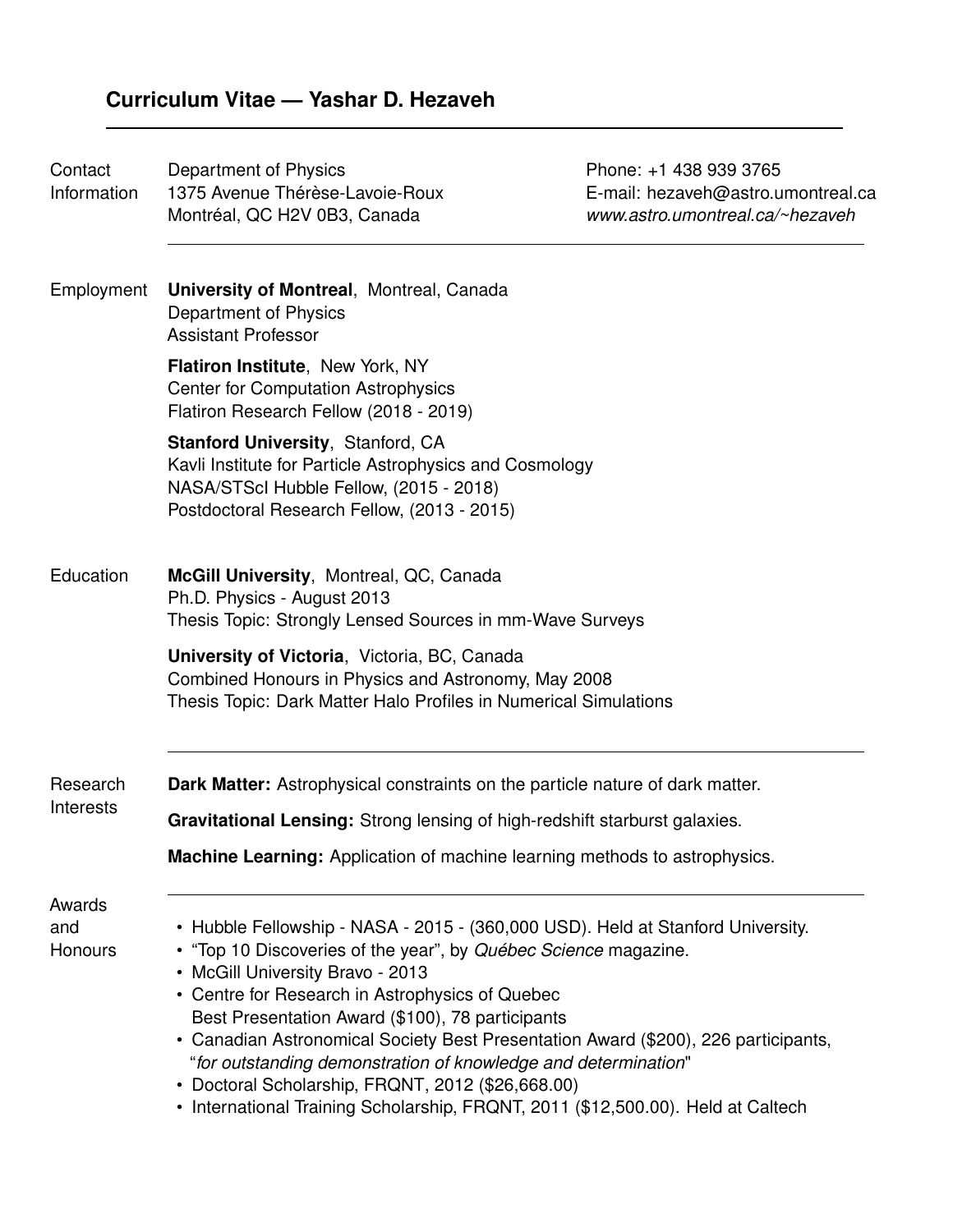| Selected<br><b>Press Release</b> |                                                                                |                                                          |                                                                |
|----------------------------------|--------------------------------------------------------------------------------|----------------------------------------------------------|----------------------------------------------------------------|
| and<br>Media                     | "AI Analyzes Gravitational Lenses 10 Million Times Faster"                     |                                                          | SLAC, Stanford<br>Press Release, 2017                          |
| Coverage                         | "Neural networks meet space"                                                   |                                                          | <b>Symmetry Magazine</b><br>Print and Online Article, 2017     |
|                                  | "AI Revolutionizes Astrophysics With Fastest Analysis Ever"                    |                                                          | Forbes Magazine<br>Online Article, 2017                        |
|                                  | "Al Analyzes Images 10 Million Times Faster"                                   |                                                          | <b>MIT Technology Review</b><br>Online Article, 2017           |
|                                  | "The hunt for invisible dwarf galaxies"                                        |                                                          | <b>BBC</b> Earth<br>Online Article, 2016                       |
|                                  | "Dwarf Dark Galaxy Hidden in ALMA Image"                                       |                                                          | NRAO/Stanford/ALMA<br>Press Release, 2016                      |
|                                  | "Hiding in the light"                                                          |                                                          | MSNBC, Rachel Maddow Show<br>Week in Geek online article, 2016 |
|                                  | "Dark Dwarf Galaxy Discovered"                                                 |                                                          | Sky & Telescope<br>Printed Magazine & Online Article, 2016     |
|                                  | "Astronomers discover dark matter galaxy"                                      |                                                          | <b>CBSNEWS</b><br>Online Article, 2016                         |
|                                  | "Newly Discovered Galaxy Is 4 Billion Light Years From Earth"                  |                                                          | abcNEWS<br>Online Article, 2016                                |
|                                  | "Dwarf dark galaxy hidden in ALMA gravitational lens image" Astronomy Magazine |                                                          | Online Article, 2016                                           |
|                                  | "ALMA Rewrites History of Universe's Stellar Baby Boom" ALMA, ESO, NRAO, 2013  |                                                          |                                                                |
|                                  | "New Telescope Reveals Early Star Formation"                                   | Canadian Broadcasting Corporation, Radio Interview, 2013 | <b>Quirks and Quarks</b>                                       |
|                                  | "Baby-boom stellaire"                                                          |                                                          | Les Années Lumières<br>Radio Canada, Radio Interview, 2013     |
|                                  | "Distant Star Baby Boom Captured by Huge New Telescope"                        |                                                          | <b>CBC News</b><br>Online Article, 2013                        |
|                                  | " les premiers moments de l'Univers"                                           |                                                          | Le Devoir<br>Newspaper and Online Article, 2013                |
|                                  | "Stellar baby boom"                                                            |                                                          | Max-Planck Gesellschaft Press Release, 2013                    |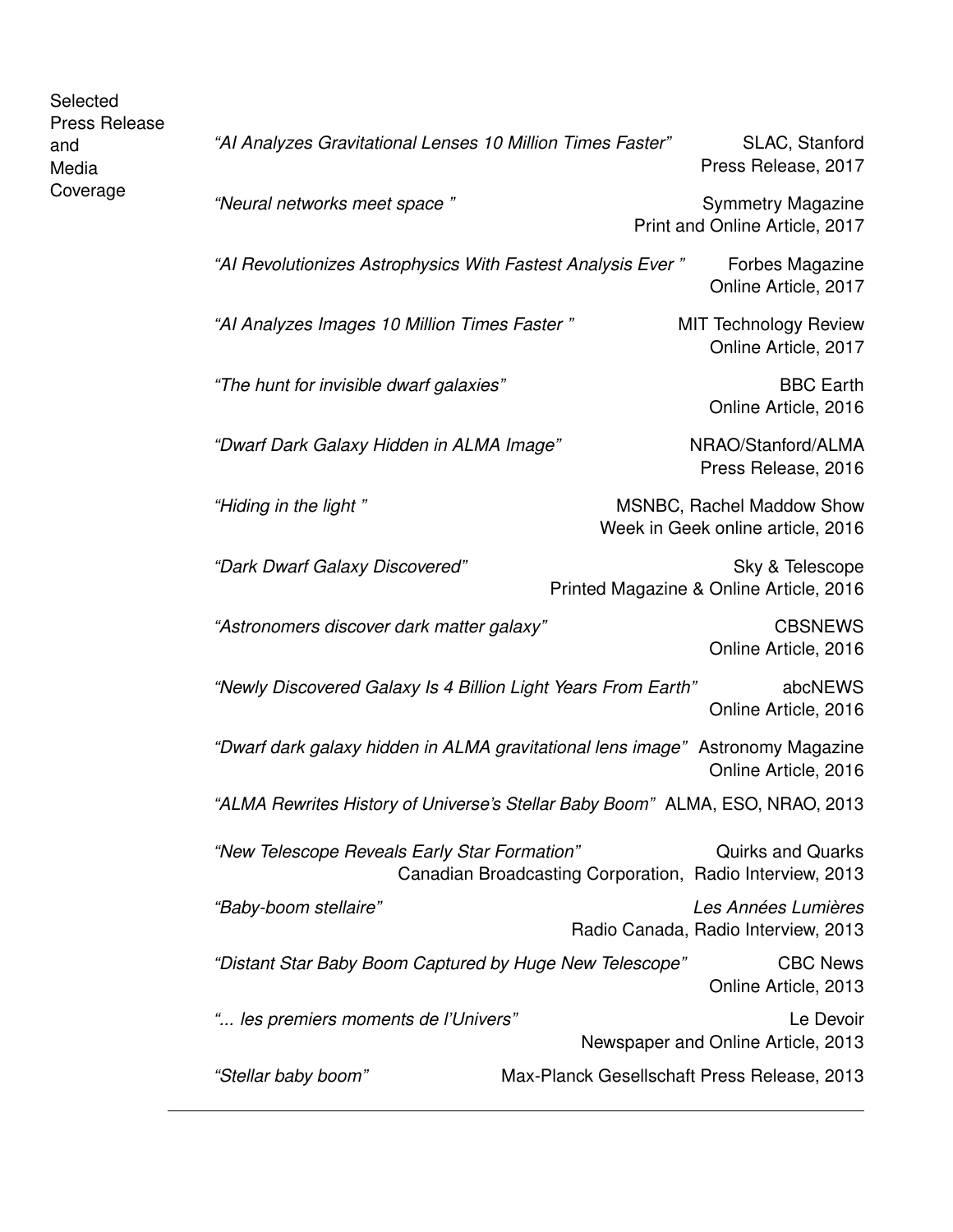#### Invited Talks

**Cosmic Controversies, KICP** Chicago, IL - Oct. 2019 - Invited talk

**McMaster University, Department of Physics & Astronomy** Hamilton, ON - Sept. 2019 - Invited colloquium

**Queens University, Department of Physics** Kingston, ON - Sept. 2019 - Invited seminar

**Canadian Astronomical Society Meeting** Montreal, QC - Jun. 2019 - Invited talk

**New York University, Department of Physics** New York, NY - Apr. 2019 - Invited seminar

**NASA Ames Research Center, SOFIA Science Center** Mountain View, CA - April. 2019 - Invited colloquium - Cancelled due to security

**American Physical Society Meeting** Denver, CO - Apr. 2019 - Invited talk – declined

**KITP, At the Crossroad of Physics and Machine Learning** Santa Barbara, CA - Feb. 2019 - Invited talk

**American Astronomical Society, ALMA Special Session** Seattle, WA - Jan. 2019 - Invited talk

**NeurIPS 2018, Bayesian Deep Learning** Montreal, QC, Canada - Dec. 2018 - Invited talk and panelist

**Harvard University, Department of Physics** Cambridge, MA - Nov. 2018 - Invited seminar

**Yale University, Department of Astronomy** New Haven, CT - Nov. 2018 - Invited colloquium

**National Radio Astronomy Observatory** Charlottesville, VA - May 2018 - Invited colloquium

**Texas A&M University** College Station, TX - May 2018 - Invited seminar

**American Physical Society Meeting** Columbus, OH - Apr. 2018 - Invited talk

**University of California Santa Barbara** Santa Barbara, CA - Apr. 2018 - Invited seminar

**Connecting The Dots, University of Washington** Seattle, WA - Mar. 2018 - Invited plenary talk

**University of Hawaii, Institute for Astronomy** Honolulu, HI - Mar. 2018 - Astrophysics colloquium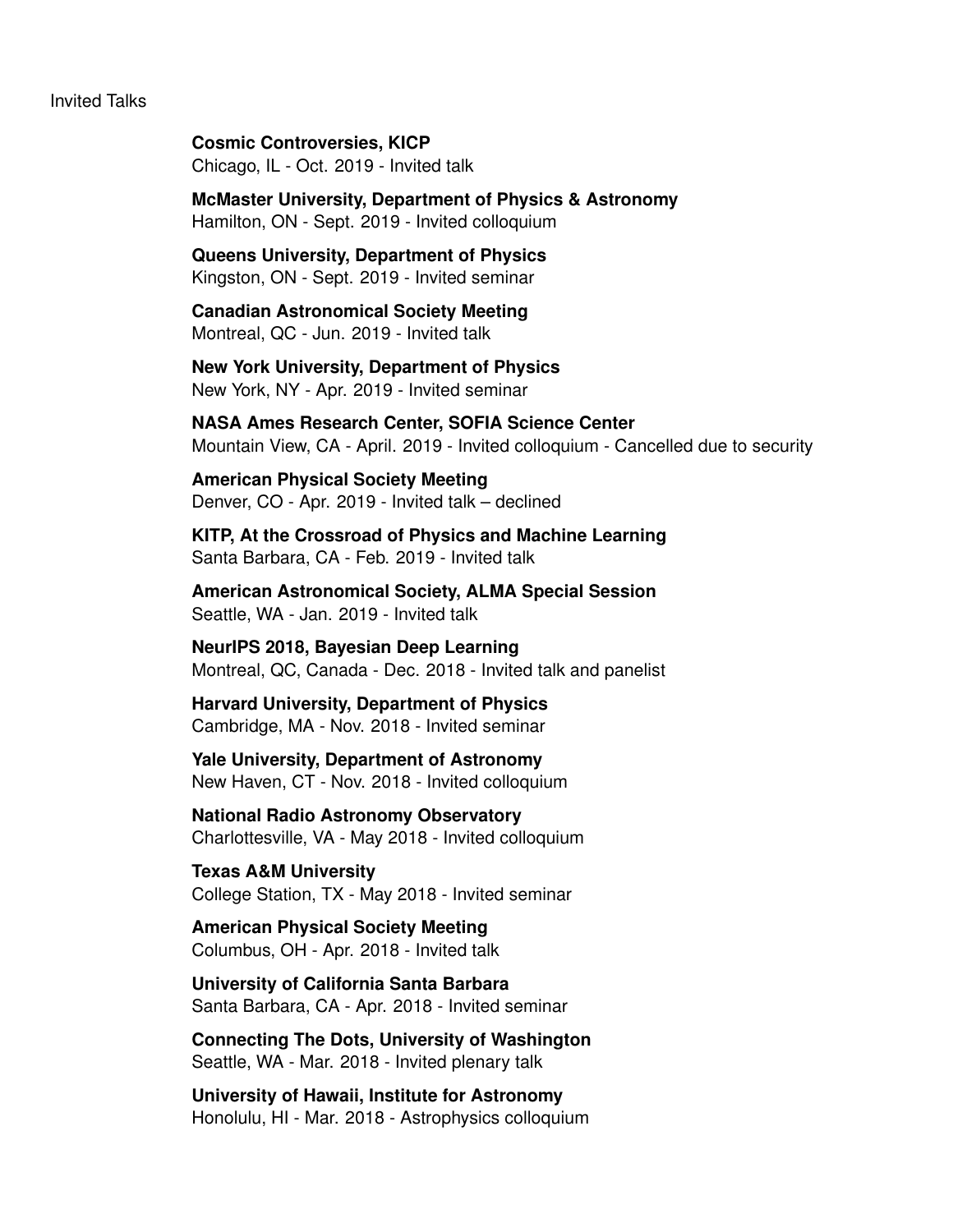**University of Hawaii, Department of Physics** Honolulu, HI - Mar. 2018 - Physics colloquium

**University of California Santa Cruz** Santa Cruz, CA - Feb. 2018 - Astrophysics colloquium

**University of Pittsburgh** Pittsburgh, PA - Feb. 2018 - Astrophysics colloquium

**The Ohio State University** Columbus, OH - Nov. 2017 - CCAPP seminar

**ALMA Long Baseline Workshop - NAOJ** Kyoto, Japan - Oct. 2017 - Invited talk

**University of British Columbia** Vancouver, Canada - Sept. 2017 - Astrophysics colloquium

**NRC Herzberg Astrophysics Center** Victoria, Canada - Sept. 2017 - Astrophysics seminar

**AI Seminar Series, SLAC** Menlo Park, CA - Sept. 2017 - Invited seminar

**University of California, Berkeley** Berkeley, CA - Apr. 2017 - Cosmology seminar

**The Carnegie Observatories** Pasadena, CA - Mar. 2016 - Astrophysics colloquium

**University of Arizona - Steward Observatory** Tucson, AZ - Feb 2016 - Astrophysics colloquium

**University of California, Santa Cruz** Santa Cruz, CA - Feb. 2016 - Cosmology seminar

**Astrophysics of Dark Matter** Sesto, Italy - Feb. 2016 - Invited talk

**National Radio Science Meeting** Boulder, CO - Jan. 2016 - Invited talk

**University of California, Davis** Davis, CA - Jan. 2016 - Cosmology seminar

**University of Pennsylvania** Philadelphia, PA - Apr. 2015 - Astrophysics seminar

**Rutgers University** New Brunswick, NJ - Apr. 2015 - Astrophysics colloquium

**Galaxies and Cosmology in Light of Strong Lensing, IPMU** Tokyo, Japan - Nov. 2014 - Invited talk

**Kavli Institute for Cosmological Physics at the University of Chicago** Chicago, IL - Apr. 2014 - Astrophysics seminar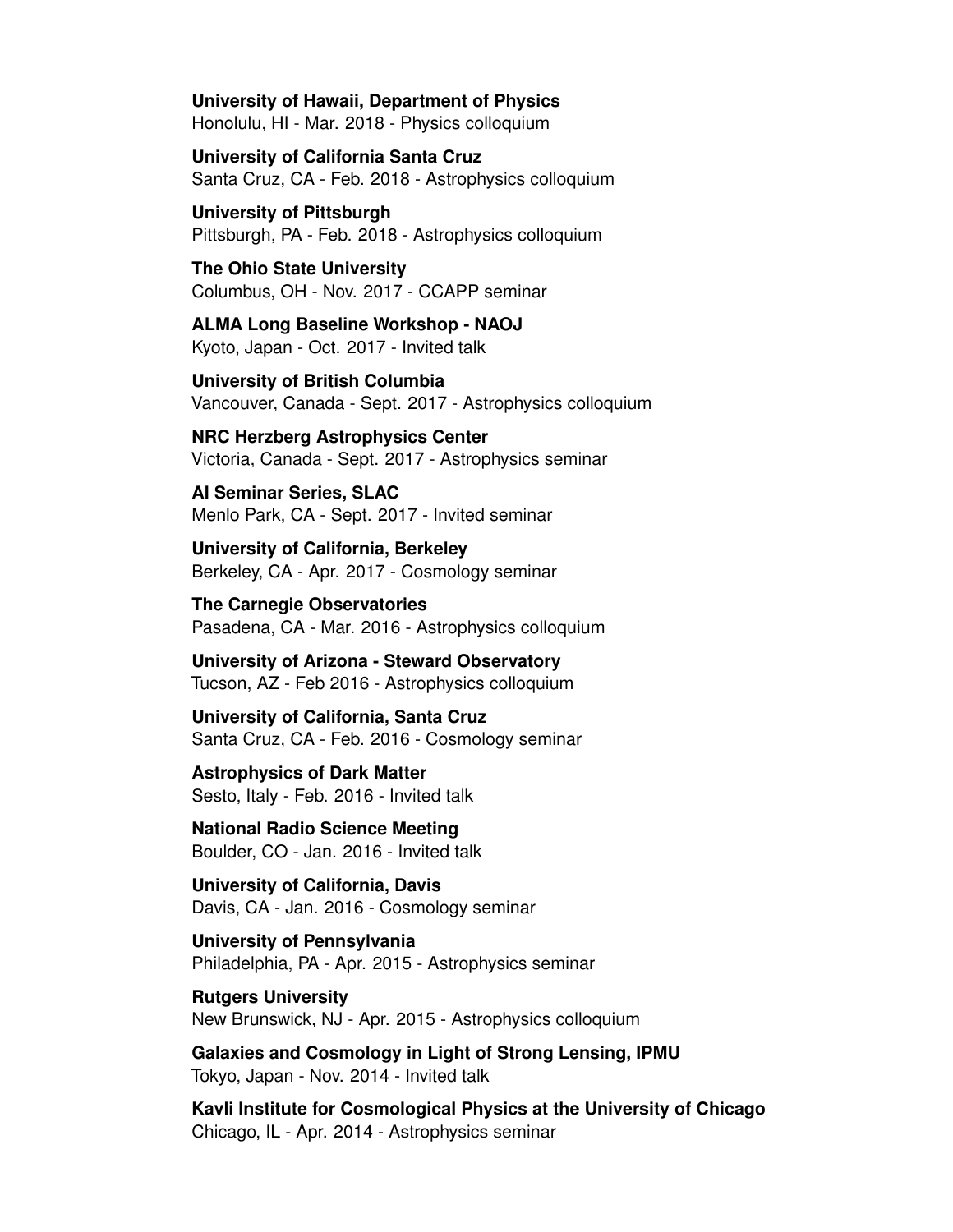**Institute for Advanced Studies** Princeton, NJ - Feb. 2014 - Astrophysics seminar

**University of California, Santa Cruz** Santa Cruz, CA - Feb. 2014 - Cosmology seminar

**Galaxy Formation under the Magnifying Glass of Gravitational Lensing** Courmayeur, Italy - Jun. 2013 - Invited talk

**Dalhousie University** Halifax, Canada - Apr. 2013 - Physics colloquium

**The Royal Observatory** Edinburgh, UK - Nov. 2012 - Astrophysics seminar

**Institute for Computational Cosmology, Durham University** Durham, UK - Nov. 2012 - Cosmology seminar

**DAMTP, University of Cambridge** Cambridge, UK - Nov. 2012 - Cosmology journal club talk

**Kavli Institute for Cosmology, University of Cambridge** Cambridge, UK - Nov. 2012 - Galaxy seminar

**California Institute of Technology** Pasadena, CA - Feb. 2012 - Obscos seminar

**Institute of Astronomy, University of Cambridge** Cambridge, UK - Nov. 2011 - Astrophysics seminar

Conferences, Workshops, and other talks

> **Invited lecturere at ASTROSOMA Cosmology school** Moscow, Russia - Jul. 2019 - Summer school

**Halo Detection through Strong Lensing, University of Iceland** Reykjavic, Iceland - Jun. 2018 - Workshop

**Small-scale structure of cold dark matter program, KITP** Santa Barbara, CA - Apr. 2018 - Seminar

**Accelerating the Search for Dark Matter with Machine Learning, Lorentz Center** Leiden, The Netherlands - Jan. 2018

**The origin of galaxies, stars, and planets in the era of ALMA, Caltech** Pasadena, CA - Nov. 2017 - Contributed talk

**Galaxy-Halo Connection Program, KITP** Santa Barbara, CA - Apr. 2017 - Extended visit

**Half a Decade of ALMA: Cosmic Dawns Transformed** Palms Spring, CA - Sep. 2016 - Contributed talk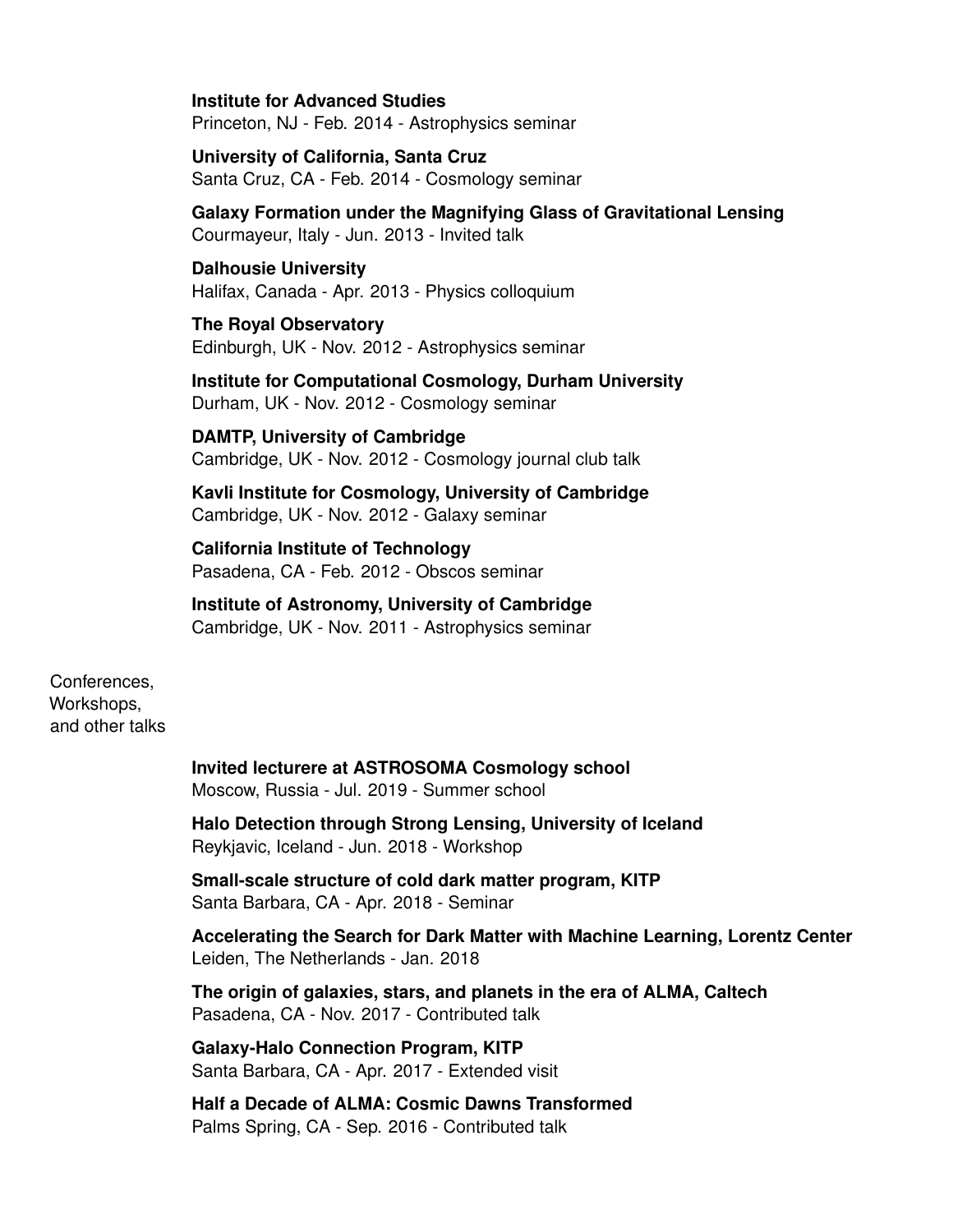**Galaxy Flows - Rencontres du Vietnam** Quy Nhon, Vietnam - Jul. 2016 - Contributed talk

**American Astronomical Society Meeting** Seattle, WA - Jan. 2015 - Contributed talk

**European Southern Observatory, SPT-SMG Collaboration Meeting** Garching, Germany - Jul. 2014 - Contributed talk

**Kavli Institute for Particle Astrophysics and Cosmology, Stanford University** Stanford, CA - Feb. 2014 - Tuesday tea talk

**Canadian Astronomical Society (CASCA)** Quebec, Canada - Jun. 2014 - Contributed talk

**American Astronomical Society, Probes of Dark Matter on Galaxy Scales** Monterey, CA - Jul. 2013 - Contributed talk

**South Pole Telescope Meeting, University of Chicago** Chicago, IL - Jul. 2013 - Contributed talk

**Canadian Astronomical Society (CASCA)** Vancouver, Canada - May 2013 - Contributed talk

**South Pole Telescope SMG Meeting, Caltech** Pasadena, CA - Aug. 2012 - Contributed talk

**The 13th Synthesis Imaging Workshop, NRAO** Socorro, NM - Jun. 2012

**SnowPac: Gravitational Lensing in the Age of Survey Science, University of Utah** Snowbird, UT - Mar. 2012 - Contributed talk

**First Light and Faintest Dwarfs: Extreme Probes of the Cold Dark Matter Paradigm** Santa Barbara, CA - Mar. 2012

**Caltech CASA Radio Analysis Workshop** Pasadena, CA - Jan. 2012

**South Pole Telescope Meeting, University of Chicago** Chicago, IL - Jul. 2011 - Contributed talk

**Hands-on Strong Gravitational Lensing Workshop - Excellence Cluster Universe** Munich, Germany - Jun. 2011 - Contributed talk

**Canadian Astronomical Society Conference, Saint Mary's University** Halifax, Canada - May 2010 - Contributed talk

**DUEL Cosmology and Gravitational Lensing Conference, Institut d'Astrophysique** Paris, France - Sep. 2009

**Canadian Astronomical Society Conference, University of Toronto** Toronto, Canada - May 2009 - Poster presentation

**Canadian Undergraduate Physics Conference, Simon Fraser University** Vancouver, Canada - Oct. 2007 - Contributed talk

**Canadian Undergraduate Physics Conference, University of New Brunswick** Fredericton, Canada - Oct. 2006 - Contributed talk